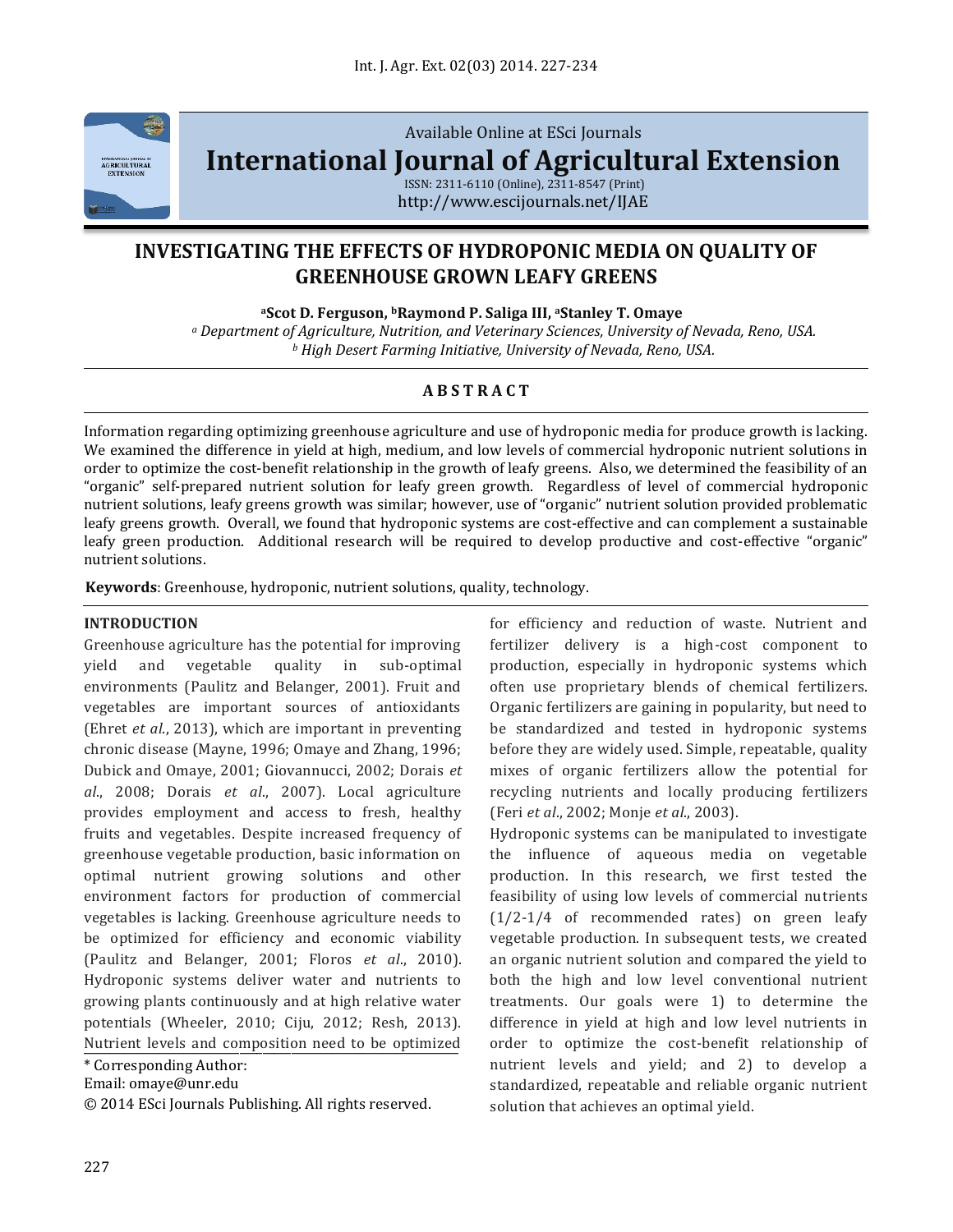## **METHODOLOGY**

**Greenhouse Hydroponic Setup and Conditions:**  Greenhouse 14 on the campus of the University of Nevada, Reno was set up to grow culinary leafy greens in hydroponic float culture (Figures 1 and 2). The greenhouse is a facility managed under the University of Nevada, Reno's High Desert Farming Initiative (HDFI) and is Good Agricultural Practices (GAP) certified by the United States Department of Agriculture (USDA, GAP & GHP). The experimental design consisted of 9 trays in a row along the length of the greenhouse. Each tray is 8 feet long, 4 feet wide, and approximately 6 inches deep

and filled with aqueous nutrient solution. Foam insulation with space for plants floats on the solution. The 9 trays are divided into 3 continuous-flow systems consisting of 3 trays connected to a single reservoir in which nutrient and pH levels can be adjusted (Figure 2). The reservoir allows homogenization of the solution applied to each replicate tray and allows recirculation and mixing of the growing solutions. Each tray-andreservoir system contains approximately 400 gallons of aqueous media. In each tray, plants were spaced at 8 inches from each other and a total of 55 plants are grown in each tray, for a total of 495 plants.



Figure 1. Photograph of the growing lettuce in hydroponic float culture system. Each tray was connected in a continuous flow system to barrel reservoirs for homogenization and mixing of nutrient solutions.

Figure 2. Design for experimental treatments. Schematic illustrates that three trays are connected to a barrel reservoir for circulation of water permitting nutrient addition and adjustment of pH. In this system, nutrients or other media treatments can be compared.

Figure 3. Photograph of the organic nutrient solution prepared from fish meal, rock phosphate, and potash. The solution was oxygenated with an air pump for 1 week prior to addition to the production system in order to mineralize nutrients.

Greenhouse and hydroponic conditions were monitored regularly. Greenhouse temperature controls were set to maintain temperature at approximately 24°C continuously; although during days, temperatures did occasionally rise to > 30°C. Background light intensity in the greenhouse was reduced from ambient outdoor light by greenhouse covering: total photo synthetically active light inside the greenhouse at midday was 1/3 of the light intensity outside. The pH of the nutrient solution was buffered to between 6.0 and 6.4, and water temperatures were set to  $\geq 18^{\circ}$ C.

Plants were grown in small propagation trays for the first 2-3 weeks prior to transplanting to the hydroponic trays. Seeds were sown directly into a 1" cube of rock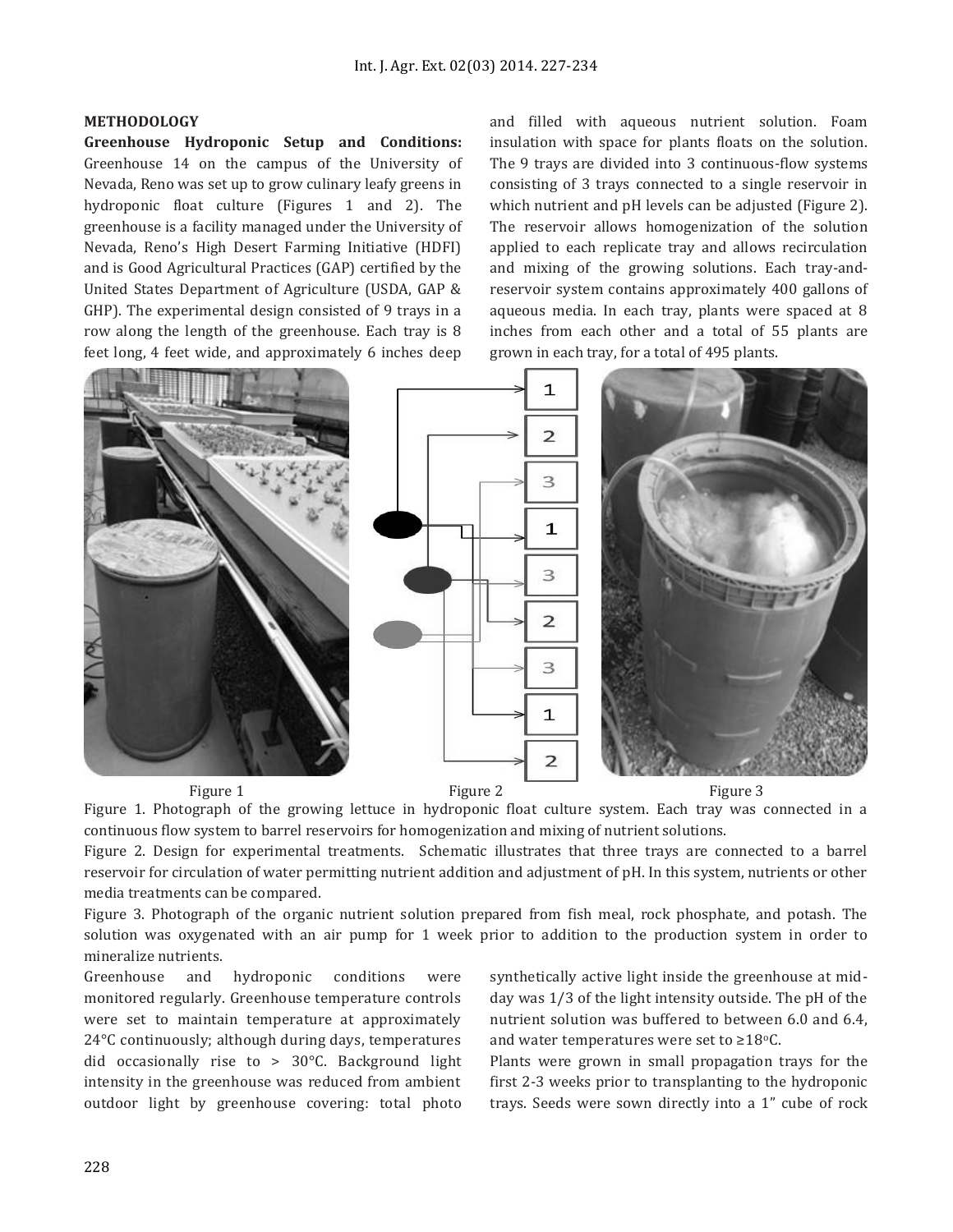wool (Cultilene Rockwool) and kept moist with water adjusted to pH 6.0-6.4. When roots are observed at the bottom of the rock wool cube and plants are strong enough to be transplanted, seedlings were transplanted into the hydroponic system. The three species allowed us to test media treatments on multiple plant types to determine if our results are plant-specific or have wide applicability to many types of culinary greens. Plant species responses were analysed separately. The species used were: 1) Rex (Butterhead lettuce); 2) Nevada Summer Crisp lettuce; and 3) Bok Choy. These species are common hydroponic plants and are frequently available for sale. Plants of each species were planted into each tray in order to have replication of each treatment on each cultivar.

At the end of each plant production cycle, the entire crop of plants was harvested and sold to food services at the University of Nevada, Reno. A random subsample from each species from each tray was weighed. Total yield, market price, and efficiency of inputs (heat, power, nutrients, etc.) were determined for each production cycle based on current and area market prices (Northern Nevada, in the spring of 2014).

**The effect of nutrient quantity on production of culinary greens:** In the first production cycle, hydroponic plants were grown at low nutrient levels to determine the lowest level of nutrients that can still yield a market ready crop. We used General Hydroponics Flora series nutrients, in 1:1:1 ratio to a final ppm of 300, 400 and 500 ppm total dissolved solids (municipal water had 100 ppm total dissolved solids, thus nutrient levels represent an addition to the 100 ppm dissolved solids in tap water). We defined the levels of nutrients as low (L), medium (M) and high (H). The macronutrient content for nitrogen, phosphorus and potassium was 14, 12, and 22 ppm, respectively, for L. The macronutrient content for nitrogen, phosphorus and potassium was 24, 21, and 36 ppm respectively for M. The macronutrient content for nitrogen, phosphorus and potassium was 36, 31 and 57 ppm, respectively for H.

In our second production cycle we compared our low level nutrient (400 ppm total as described for the first production cycle) , high level nutrient (1200 ppm, 1:1:1 ratio of Flora Grow Series), as recommended for commercial production and a self-prepared organic nutrient solution. The organic nutrient levels were designed to balance the macronutrient levels of the organic media with the high level conventional nutrient (Smith-Spangler *et al*., 2012). We calculated the theoretical nutrient level that could be achieved with the organic components assuming a 100% mineralization of the fertilizers into soluble forms that could be taken up by the plants. We defined the levels of nutrients as low (L), high (H) and organic (O). The macronutrient content for nitrogen, phosphorus and potassium was 24, 21, and 36 ppm, respectively, for the L. The macronutrient content for nitrogen, phosphorus and potassium was 79, 61, and 188 ppm, respectively, for H. The macronutrient content for nitrogen, phosphorus, and potassium ws 80, 50, and 120 ppm, respectively, for O. Our organic nutrient solution consisted of 290 g potash (50% K2O), 300 g of organic source rock phosphate (21%P2O5), and 840 g fish meal fertilizer (12%N). The fish meal was put in a 50 gallon drum and aerated for 7 days in order to promote aerobic mineralization prior to adding the fertilizer to the hydroponic production system (Figure 3).

**Statistical Analysis:** To determine differences among hydroponic solutions, an one-way analysis of variance was performed and a post-test was used when significance was observed. A probability value of p < 0.05 was used to determine significance. Results are expressed as mean ± standard deviation (S.D.).

## **RESULTS AND DISCUSSION**

**Production cycle 1: low level nutrients:** The first experiment determined whether culinary greens can be successfully grown with levels of nutrients lower than manufacture suggestions. Data for fresh weight of the lettuces is presented in Figure 4. Bok Choy grew rapidly and produced the highest yield. Butterhead lettuce and Nevada Summer Crisp lettuce had similar biomass, while butterhead lettuce is a highly-desired lettuce variety, potentially yielding a higher price. All of the lettuces were of high quality, had good flavor (personal preference), were relatively free of insect pests and disease, and were produced in about a 6 week period.

Yield and returns for vegetables produced in the first production cycle in hydroponic float culture is listed in Table 1. All three levels of nutrient concentrations resulted in similar yield of butterhead and Nevada summer crisp lettuce with respect to wet weights. The mean wet weight of Bok Choy was heavier; however, based on market value of the different lettuces, total crop value was similar.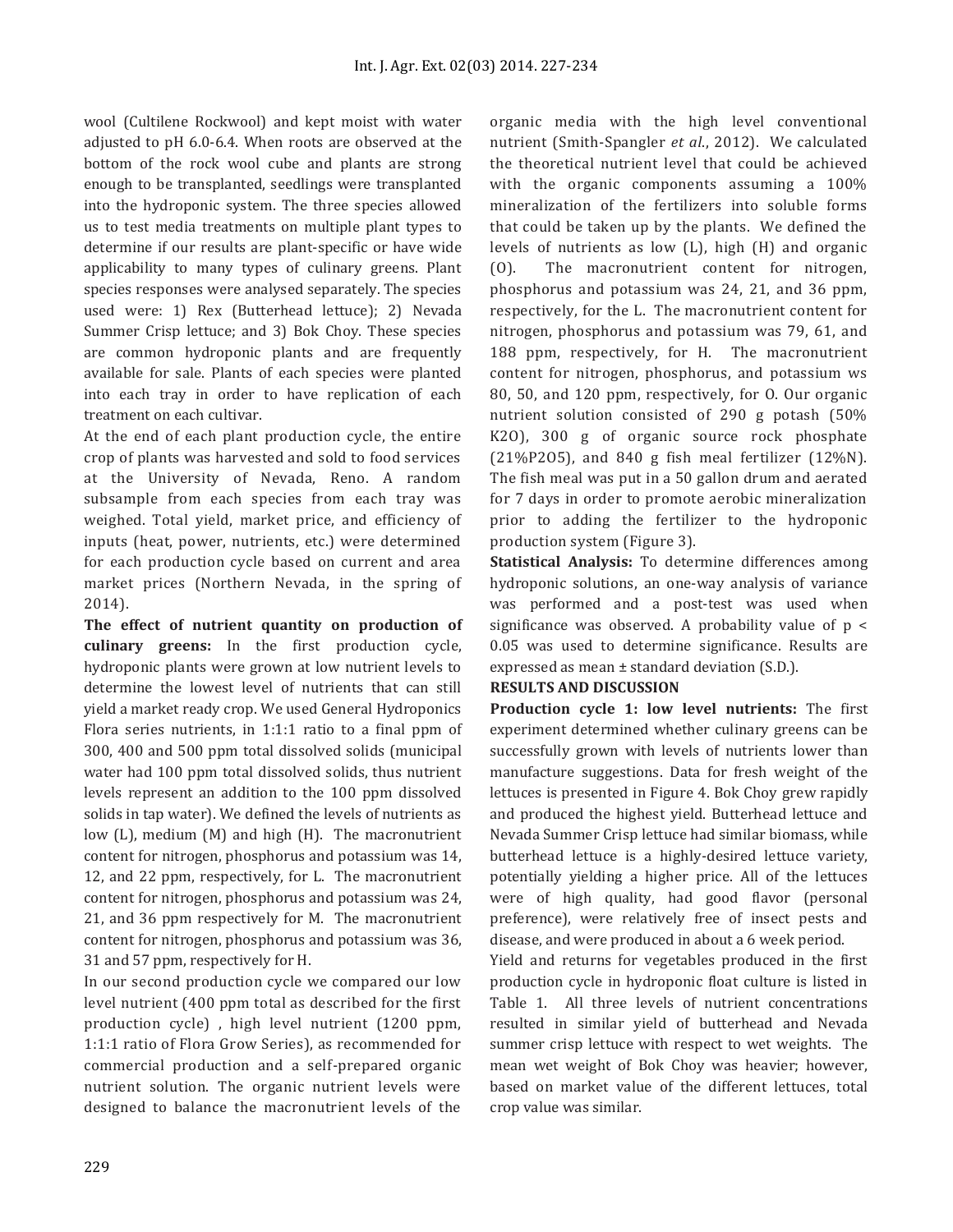

Figure 4. Production Cycle 1.

Figure 4. Production Cycle 1. Fresh weight (g) of lettuces grown at; high (500 ppm), medium (400 ppm) and low (300 ppm) levels of nutrients. High, medium and low levels of nutrients were lower than manufacture's recommended nutrient levels (1200 ppm). Lettuces grew relatively well in the early season under these conditions, likely due to low levels of light resulting in a proper balance of growth rate and nutrient availability. Values are expressed as mean wet weight ± standard deviation (SD). There was no significant difference within treatment for each either Bok Choi, Butter head or Nevada lettuce  $(P > 0.05)$ .

| Leafy Green         | Plants, N | Mean Weight/plant,<br>Ib | Total Weight,<br>Ib | Price/lb | <b>Total Crop</b><br>Value |
|---------------------|-----------|--------------------------|---------------------|----------|----------------------------|
| <b>Bok Choy</b>     | 180       | 0.64                     | 115                 | \$1.50   | \$172.50                   |
| <b>Butterhead</b>   | 180       | 0.25                     | 45                  | \$4.00   | \$180.00                   |
| Nevada Summer Crisp | 135       | 0.24                     | 32                  | \$4.00   | \$128.00                   |
| Total               | 495       |                          | 192                 |          | \$480.50                   |

**Production cycle 2: Organic nutrients:** Our second experiment compared the low level nutrient solution from the first production cycle to both an organic nutrient solution as describe in the methods section and to a high level conventional nutrient solution. Vegetables grown at low levels of nutrients were much smaller for Bok Choi than those grown at high nutrient levels (620 g high treatment vs. 384 g low treatment). However, the costs for nutrients was significantly reduced ( $\sim$ \$40 high nutrient vs.  $\sim$ \$10 low nutrient). High levels of nutrient had less yield increase for butterhead and Nevada summer crisp lettuce. The organic nutrient solution did not yield as much as even the low level conventional solution; however, organic vegetables can be sold for about 30% higher price (Curtis & Cowee, 2011; Curtis *et al*., 2014) than conventional vegetables in an appropriate market, and

costs of fertilizer is significantly reduced (Table 2). It should be noted that second production cycle was later in the year than first cycle, and the vegetables grew faster with higher light and nutrient levels.

Figure5. Production Cycle 2. Fresh weight (g) of lettuces grown at low (400 ppm) and high (1200 ppm) compared to lettuce grown in organic nutrient solution. Organic nutrient solution was made from fish meal, rock phosphate, and potash. Plants grown at high levels of nutrients performed much better than organic or low level nutrients, especially Bok Choy plants.

However, organic lettuce can be sold at higher prices, and high level nutrients cost 4 x more than the low level and organic nutrients. Values are expressed as mean wet weight  $\pm$  standard deviation (SD). There was significant difference within treatment for each either Bok Choi, Butter head or Nevada lettuce (P < 0.05).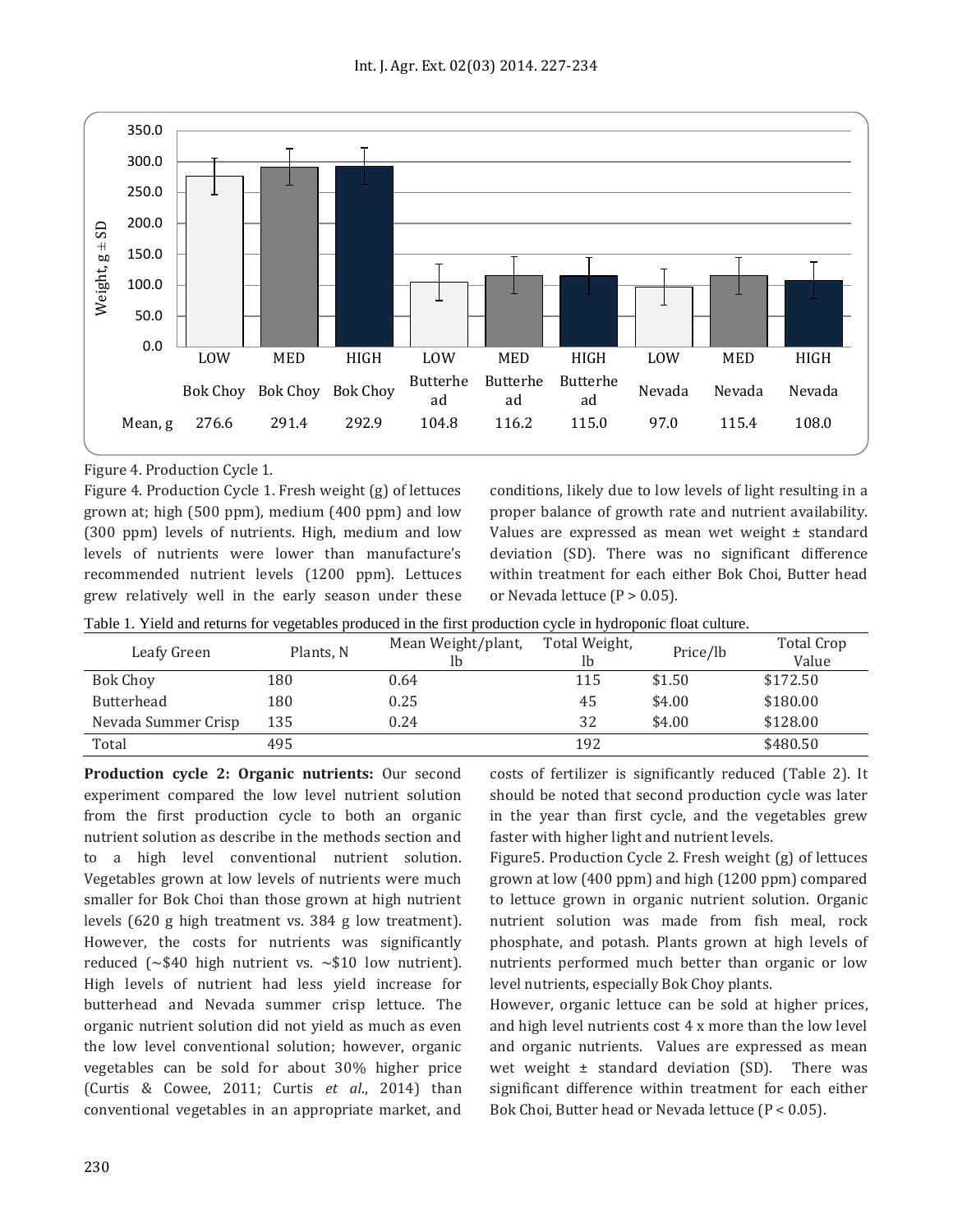

Figure 5. Production cycle 2.

Table 2**.** Yield and returns for vegetables produced in the second production cycle in hydroponic float culture.

| Leafy Green         | Plants, N | Mean Weight/plant, lb | Total Weight, lb | Price/lb | Total Crop Value |
|---------------------|-----------|-----------------------|------------------|----------|------------------|
| <b>Bok Choy</b>     |           |                       |                  |          |                  |
| High                | 60        | 1.37                  | 82               | \$1.50   | \$123            |
| Organic             | 60        | 0.53                  | 32               | \$1.95   | \$62             |
| Low                 | 60        | 0.85                  | 51               | \$1.50   | \$77             |
| Sub Total           | 180       |                       | 165              |          | \$262            |
| Butterhead          |           |                       |                  |          |                  |
| High                | 60        | 0.33                  | 20               | \$4.00   | \$80             |
| Organic             | 60        | 0.16                  | 10               | \$5.20   | \$52             |
| Low                 | 60        | 0.29                  | 17               | \$4.00   | \$68             |
| Sub Total           | 180       |                       | 47               |          | \$200            |
| Nevada Summer Crisp |           |                       |                  |          |                  |
| High                | 45        | 0.43                  | 19               | \$4.00   | \$76             |
| Organic             | 45        | 0.21                  | 9                | \$5.20   | \$47             |
| Low                 | 45        | 0.29                  | 13               | \$4.00   | \$52             |
| Sub Total           | 135       |                       | 41               |          | \$175            |
| Total               | 495       |                       | 253              |          | \$637            |

An additional 2-3 weeks prior to harvest, the next set of vegetables can be sown into rock wool in propagation trays in order to decrease production times. After harvest, systems should be cleaned, sanitized if necessary, and prepared for another production cycle. Sanitation can be achieved through manually exposing the trays to a bleach solution, or by making a bleach solution in the barrels and allowing the solution to flow in the trays (Wheeler, 2010; Ciju, 2012; Resh, 2013). The organic nutrient solution was problematic, and the rock phosphate in particular was insoluble and

mineralization of phosphate was low. In future experiments, we are working with dissolving the rock in strong acid, or trying to promote faster mineralization by adding microbial sources and phosphatase enzymes to the nutrient solution preparation.

**Costs and Returns:** Our overall evaluation of costs, both fixed and variable is listed in Table 3. Each round of production yielded 180 Bok Choy plants, 180 butterhead lettuce plants, and 135 Nevada summer crisp lettuce plants. All plants were very high quality and were easily sold without much post-production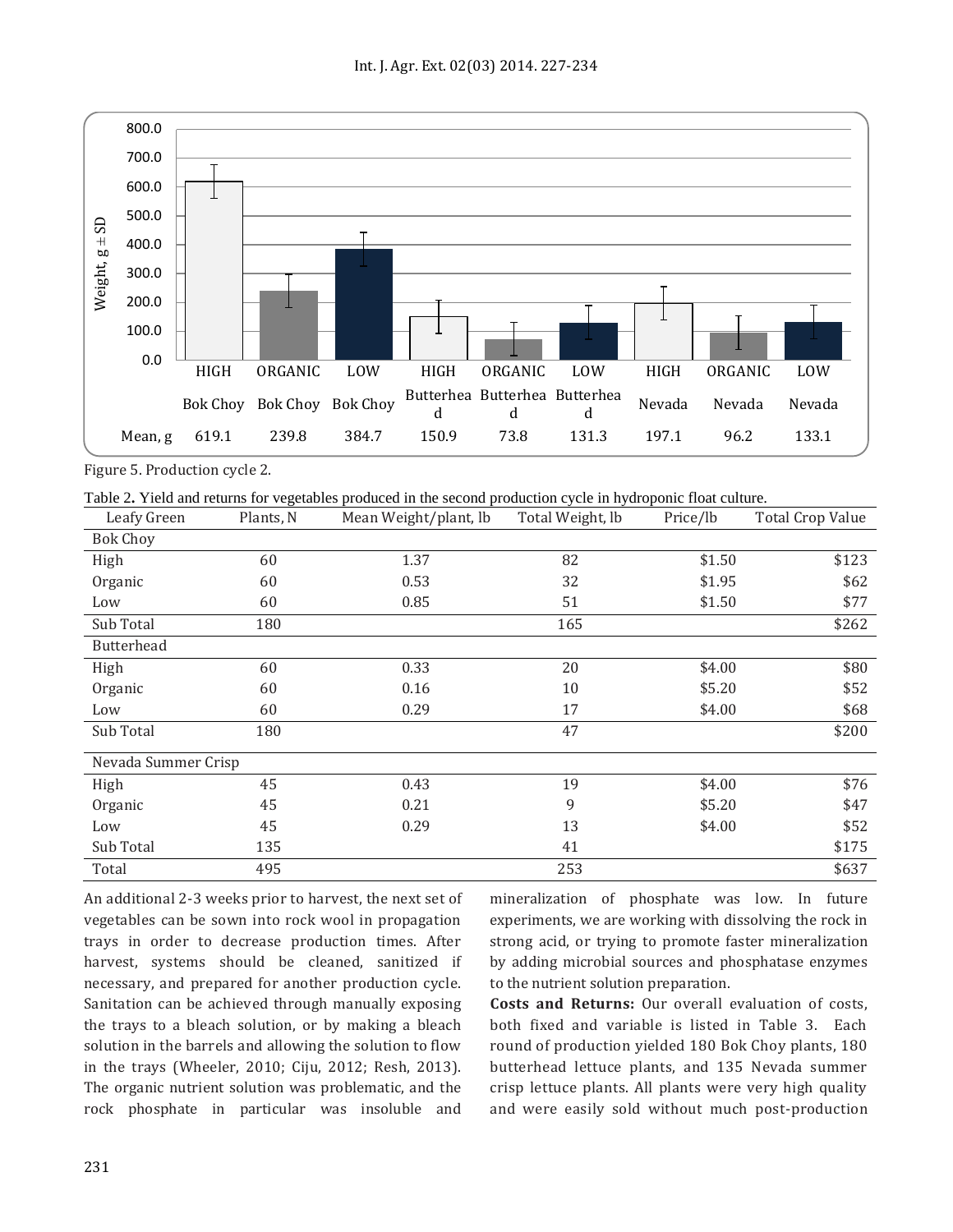processing. With optimized conditions and a reliable market, each production cycle could yield a crop value of around \$600. The plant type and growing conditions can be optimized for cost efficiency and marketability, and additional plants could be grown in additional trays or beds in order to increase greenhouse space utilization. A crop of vegetables can be produced every 5-6 weeks during peak production cycles in which sufficient lighting is available.

There are other aspects of vegetable production that may be influenced by aqueous media and other treatments. Other nutritional components, such as flavonoids, ascorbic acid (vitamin C), and tocopherols (vitamin E) are influenced by nutritional status of the plant, the light environment, and other environmental stresses (Ehret *et al*., 2013; Pauliz and Belanger, 2001;Kimura and Rodriguez-Amaya, 2003; Buchanan and Omaye, 2013 ). Data on taste, flavor, and appearance also should be collected so we can continue to generate standard operating procedures for efficient, small scale, marketable vegetable products (Arias, *et al*., 2000; Bourn and Prescott, 2002; Zhao, *et al*., 2007; Auvray and Spence, 2008; Gichuhi *et al*., 2009; Murphy *et al*., 2011).

| Table 3. Fixed and Variable Costs for Leafy Green Production. |                   |              |            |
|---------------------------------------------------------------|-------------------|--------------|------------|
| *Fixed Costs:                                                 |                   |              |            |
| Item                                                          | N                 | Price        | Sub Total  |
| White propagation trays, 4'x8'                                | 9                 | \$250        | \$2,250    |
| Plumbing supplies                                             | Misc              | \$200        | \$200      |
| Foam for floatation                                           | 9                 | \$8.50       | \$76.50    |
| Reservoir barrels for nutrient solution                       | 3                 | \$40         | \$120      |
| Air pump and stones                                           | 3                 | \$25         | \$75       |
| Water pump                                                    | 3                 | \$75         | \$225      |
| Electric cords and power strips                               | Misc              | \$60         | \$70       |
| Total                                                         |                   |              | \$3,006.50 |
|                                                               | **Variable Costs: |              |            |
| Item                                                          | N                 | Price        | Sub total  |
| <b>Nutrients</b>                                              | 5 liters          | \$4.20/liter | \$30       |
| pH adjuster                                                   | 0.300 liter       | \$8.20/liter | \$2.50     |
| Rock wool slab                                                | 1 slab            | \$35         | \$35.00    |
| Bok choy seeds                                                | 1 packet          | \$3.95       | \$3.95     |
| Nevada crisp lettuce seeds                                    | 1 packet          | \$3.95       | \$3.95     |
| Electricity                                                   | 100.8 kWh         | \$0.118      | \$11.93    |
| Water                                                         | $1300$ gal        |              |            |
| Heat                                                          | Unknown           |              |            |
| Total                                                         |                   |              | \$95.28    |

\*Cost of propagation trays could be reduced by using wood and pond liner. Plumbing includes all fitting, PVC, poly tubing, and bulkheads. Foam floatation is  $4' \times 8' \times 34'$  rigid insulation.

\*\*For nutrient solutions, three sources were used (Flora Series, General Hydroponic Nutrients. Electricity, total power used from water pumps was 72 walls and from air pumps was 20 watts for about 100 walls total, running continuously. In Northern Nevada, electricity is about \$0.118 per kWhr. 100! X 24h/day x 42 days/ 100 W/kWh time \$0.118 = \$11.93. Water: Each 3 tray system contains approximately 400 gallons. Water usage from the system was minimal- only 40-50 gallons per tray for an entire production cycle. Heat: The greenhouse was heated, but costs were unknown. Heat can be a significant amount of

money, but efficiency can be improved with insulation. Acid and base adjustments: About 300 ml total of acid or base.  $$31$  each for a gallon of up/down. =  $$2.50$ . Rockwool: One slab was used per round of plants. \$35 each. Seeds: Were purchased from Johnny's select seeds. \$7:95 per packet of Butter head, \$3.95 per packet of Bok Choy and Nevada Summer Crisp Lettuce.

### **CONCLUSION**

The continuous flow system allows refreshing of the nutrient solution at the root rapidly, allowing rapid uptake of nutrients without a large investment in root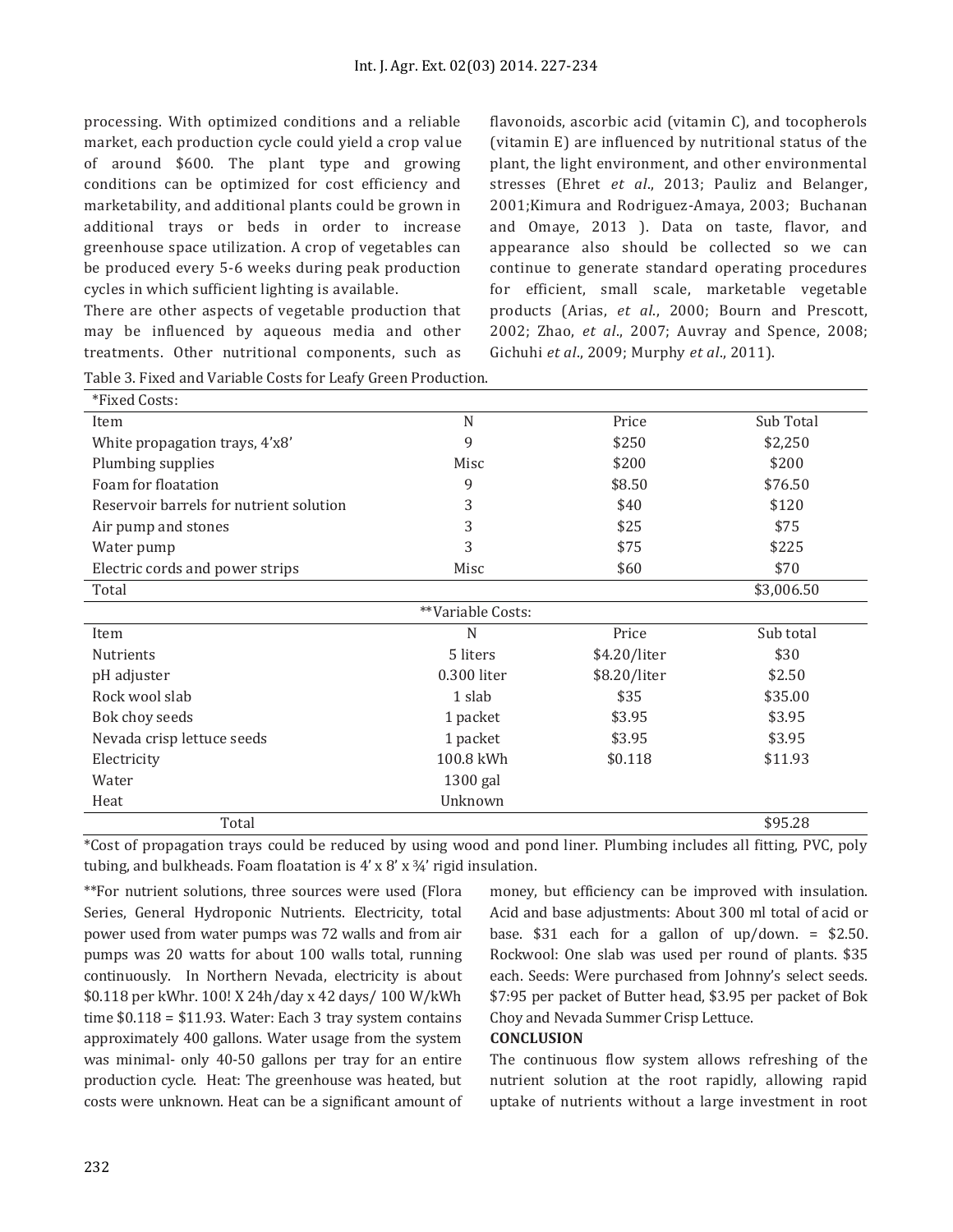biomass. Continuous flow systems allow lower levels of nutrients to be used with decreases costs and waste. More research must be done on the organic nutrient solution regarding composition and optimization. The organic nutrient solution was problematic, and the rock phosphate in particular was insoluble and mineralization of phosphate was low. In future experiments, we will be woking with dissolving the rock in strong acid, or trying to promote faster mineralization by adding microbial sources and phosphatase to the nutrient solution preparation. The goal of the organic nutrient work should be able to standardize methods, additions, and outcomes of organic nutrient solutions for the small-scale organic farmer. In order to insure consumer confidence organic, foods must be safe and as healthy as conventional alternatives. With proper nutrient solutions, temperatures, and other environmental conditions, hydroponic agriculture can yield high quality, efficiently produced vegetables for urban and rural farms, and perhaps for exploration beyond tera fera in the future.

## **KNOWLEDGEMENTS**

Special thanks to Eric Horton for technical assistance, the High Desert Farm Initiative for providing seeds and materials and to Fan Zhang for statistical assistance. Also, we wish to acknowledge the Nevada Agriculture Experimental Stations for partial financial support, HATCH #0745, and funds from sale of the vegetables were used to further support hydroponic research at the University of Nevada, Reno and to support the High Desert Farming Initiative.

### **REFERENCES**

- Auvray, M. & Spence, C. (2008). The multisensory perception of flavor. Consciousness and Cognition. 17(3), 1016-1031.
- Arias, R., Lee, T-C, Specca, D. & Janes, H. (2000). Quality comparison of hydroponic tomatoes (Lycopersicon escuentum) ripened on and off vine. J Food Sci. 65 (3), 545-548.
- Bourn, D. & Prescott, J. (2002). A comparison of the nutritional value, sensory qualities, and food safety of organically and conventionally produced foods. Crit Rev Food Sci & Nutr 42(1), 1-34.
- Buchanan, D.N. & Omaye, S.T. (2013). Comparative study of ascorbic acid and tocopherol concentrations in hydroponic- and soil-grown lettuces. Food and Nutrition Sciences, 4(1), 1047-1053.
- Ciju, R.J. (2012). Advanced Hydroponics Technologies for Growing Fruits and Vegetables. Agrihortico Press.
- Curtis, K.R., & Cowee, M.W. (2011). Buying local: Diverging consumer motivations and Concerns. Journal of Agribusiness 29(1), 1-22.
- Curtis, K.R., Gumirakiza, J.D. & Bosworth, R. (2014). Consumer preferences and willingness to pay for multi-labeled produce at farmers' markets. J. Food Distribution Research 45 (1), 1-7.
- Dorais, M., Ehret, D.L., & Papadopoulos, A. P. (2008). Tomato (Solanum lycopersicum) health components: from seed to the consumer. Phytochem Rev, 7(1) 131‐250.
- Dubick, M.A. & Omaye, S.T. (2001). Evidence for grape, wine and tea polyphenols as modulators of arteriosclerosis and ischemic heart disease in humans. Nutraceuticals, Functional & Medical Foods. 3 (3), 67‐93.
- Ehret, D.L., Usher, K., Helmer, T., Block, G., Steinke, D., Frey, B., Kuang, T., & Diarra, M. (2013). Tomato fruit antioxidants in realtion to salinity and greenhouse climate. J Agric Food Chem. 61(1), 1138-1145.
- Feri, R., Wheeler, R., Levine, H.G. & Paul, AL. (2002). Plants in space. Current Opinon in Plant Biol. 5 (1) 258-263. Floros, J.D., Newsome, R., Risher, W., Barbosa-Canovas, R., Chen, H., Dunne, C. P., German, J. B., Hall, R.L., Heldman, D.R., Karwe, M.V., Knabel, S. J., Labuza, T. P., Lund, D. B., Newell-McGloughlin, M., Robinson, J.L., Sebrannek, J.G., Shewfelt, R.L., Tracy, W.F., Weaer, C.M., & Ziegler, G.R. (2010). Feeding the world today and tomorrow: The importance of food science and technology. Comprehensive Reviews in Food Science and Food Safety. 9(1), 572-599.
- Giovannucci, E. (2002). A review of epidemiologic studies of tomatoes, lycopene, and prostate cancer. Exp Biol Med. 227(1), 852‐859.
- Gichuhi, P.N., Mortley, D., Bromfield, E. & Bovell-Benjamin, A.C. Nutritonal, physical and sensory evaluation of ydroponic carrots (Daucus carota L.) from different nutrient delivery systems. J Food Sci 74 (9), S403-S412.
- Kimura, M., & Rodriguez-Amaya, D.B. (2003). Garotenoid composition of hydroponic leafy vegetables. J Agri Food Chem 51(9), 2603-2607.